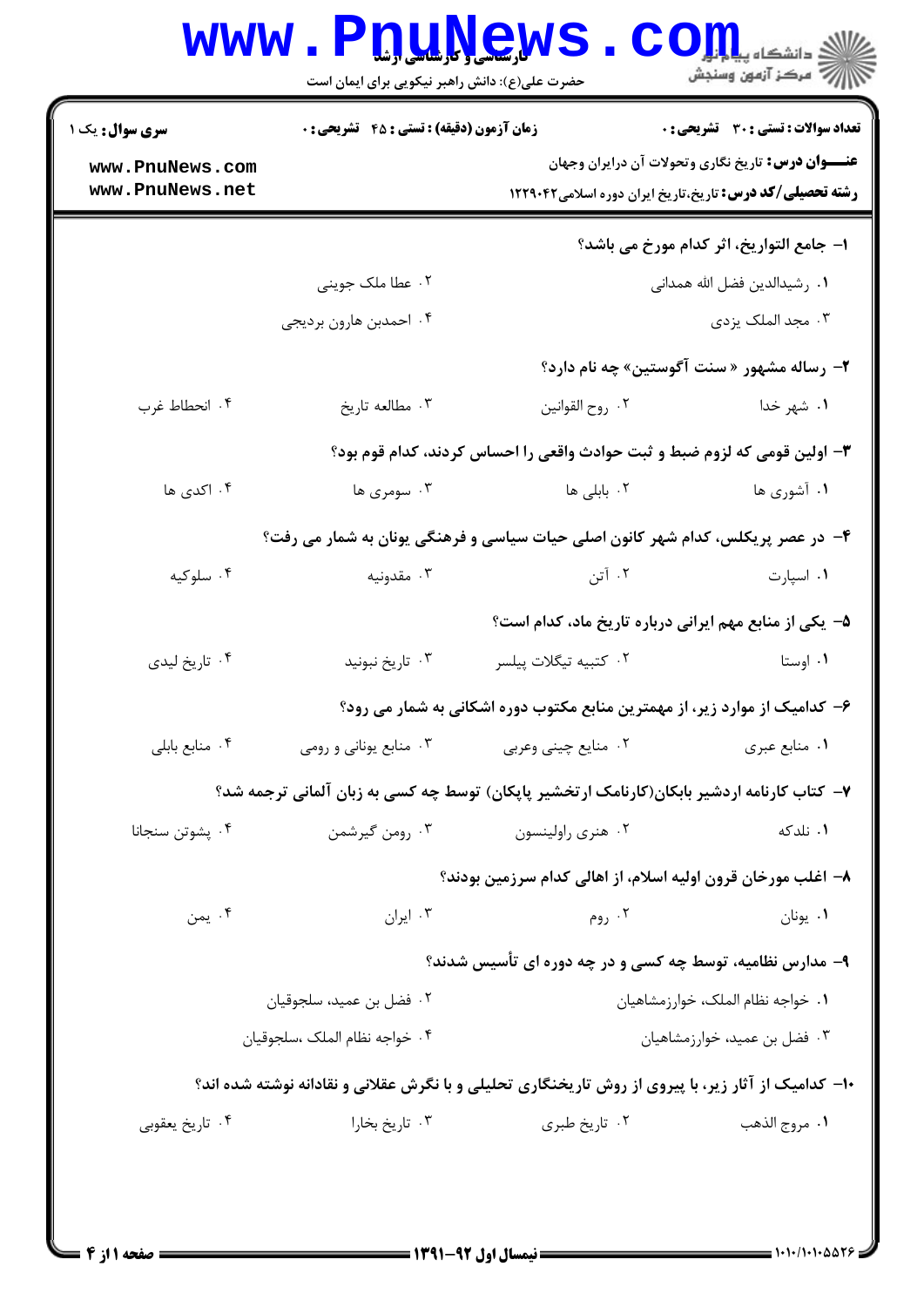|                                                           | www.PnuNew<br>حضرت علی(ع): دانش راهبر نیکویی برای ایمان است                                         |                       | د<br>ان دانشڪاء پي <mark>ا ۾ لور</mark><br>ا                                                                                  |  |
|-----------------------------------------------------------|-----------------------------------------------------------------------------------------------------|-----------------------|-------------------------------------------------------------------------------------------------------------------------------|--|
| <b>سری سوال : ۱ یک</b>                                    | <b>زمان آزمون (دقیقه) : تستی : 45 تشریحی : 0</b>                                                    |                       | تعداد سوالات : تستي : 30 ٪ تشريحي : 0                                                                                         |  |
| www.PnuNews.com<br>www.PnuNews.net                        |                                                                                                     |                       | <b>عنـــوان درس:</b> تاریخ نگاری وتحولات آن درایران وجهان<br><b>رشته تحصیلی/کد درس:</b> تاریخ،تاریخ ایران دوره اسلامی ۱۲۲۹۰۴۲ |  |
| 11– کدامیک از منابع زیر، از تواریخ عمومی به حساب می آیند؟ |                                                                                                     |                       |                                                                                                                               |  |
|                                                           | ٠٢ تذكره الاوليا                                                                                    |                       | ۰۱ فارسنامه                                                                                                                   |  |
|                                                           | ۰۴ تاریخ نیشابور                                                                                    |                       | ٠٣ مجمل التواريخ و القصص                                                                                                      |  |
|                                                           | ۱۲- از ویژگی ها و عناصر مهم تاریخ نگاری ایران در دوره « مغول و فترت(۶۱۶-۸۱۲ق»کدام است؟              |                       |                                                                                                                               |  |
|                                                           | ۰۲ ورود کلمات یونانی به حوزه تاریخ نگاری                                                            |                       | ۰۱ پیشرفت تاریخ نگاری به زبان فارسی                                                                                           |  |
|                                                           | ۰۴ پیشرفت تاریخ نگاری به زبان ترکی و انگلیسی                                                        |                       | ۰۳ برگردان بسیاری از کتاب ها از عربی به فارسی                                                                                 |  |
|                                                           |                                                                                                     |                       | ۱۳- جلد دوم تاریخ جهانگشای جوینی، مشتمل بر چه مطالبی است؟                                                                     |  |
|                                                           | ۰۲ تاریخ خوارزمشاهیان، قراختاییان، گورخانیان                                                        |                       | ۰۱ تاريخ اقوام ايغور و مغول                                                                                                   |  |
|                                                           | ۰۴ تاریخ خلافت عباسی                                                                                |                       | ۰۳ حمله هلاکو به هند                                                                                                          |  |
|                                                           |                                                                                                     |                       | ۱۴- از عوامل موثر در رونق و رشد تاریخ نگاری دوره تیموری، کدام است؟                                                            |  |
| ۰۲ توجه شاهزادگان تیموری به تاریخ نگاری                   |                                                                                                     | ۰۱ رشد مراکز آموزشی   |                                                                                                                               |  |
| ۰۴ تولید کاغذ اعلا در سمرقند                              |                                                                                                     |                       | ۰۳ توجه وقایع نگاران اروپایی به ایران                                                                                         |  |
|                                                           | ۱۵− کتاب ظفرنامه شرف الدین علی یزدی، به دستور کدامیک از شاهزادگان تیموری تألیف شده است؟             |                       |                                                                                                                               |  |
|                                                           | ٢. الغ بيگ                                                                                          |                       | ٠١. ابراهيم سلطان بن شاهرخ                                                                                                    |  |
| ۰۴ امیرعلیشیر نوایی                                       |                                                                                                     | ۰۳ بايسنقرميرزا       |                                                                                                                               |  |
|                                                           |                                                                                                     |                       | ۱۶- مهمترین ویژگی و مشخصه بارز تاریخ نگاری عصر صفوی، کدام است؟                                                                |  |
| ۰۲ رشد سنت « ذیل نویسی»                                   |                                                                                                     | ۰۱ تأليف تواريخ عمومي |                                                                                                                               |  |
| ۰۴ رسوخ شدید عقاید مذهبی در نگارش مطالب تاریخی            |                                                                                                     |                       | ۰۳ رسوخ عقاید ناسیونالیستی در نگارش مطالب تاریخی                                                                              |  |
|                                                           |                                                                                                     |                       | ۱۷- با افول قرون وسطی، چه کسی آغازگر دوره جدید در اندیشه سیاسی غرب شد؟                                                        |  |
| ۰۴ اگوست کنت                                              | ۰۳ ویلدورانت                                                                                        | ۰۲ مارکس              | ٠١. ماكياول                                                                                                                   |  |
|                                                           |                                                                                                     |                       | <b>۱۸</b> - تاریخ عالم آرای عباسی، نوشته چه کسی است؟                                                                          |  |
| ۰۴ خواند میر                                              | ۰۳ ابوالفضل علامی                                                                                   | ۰۲ اسکندر بیگ منشی    | ۰۱ ابن بزار                                                                                                                   |  |
|                                                           | ۱۹- زندگی و مرگ نادرشاه افشار، بیشتر مورد توجه نویسندگان و مورخان کدام کشور اروپایی قرار گرفته است؟ |                       |                                                                                                                               |  |
| ۰۴ روسیه                                                  | ۰۳ فرانسه                                                                                           | ۰۲ هلند               | ۰۱ انگلیس                                                                                                                     |  |
|                                                           |                                                                                                     |                       |                                                                                                                               |  |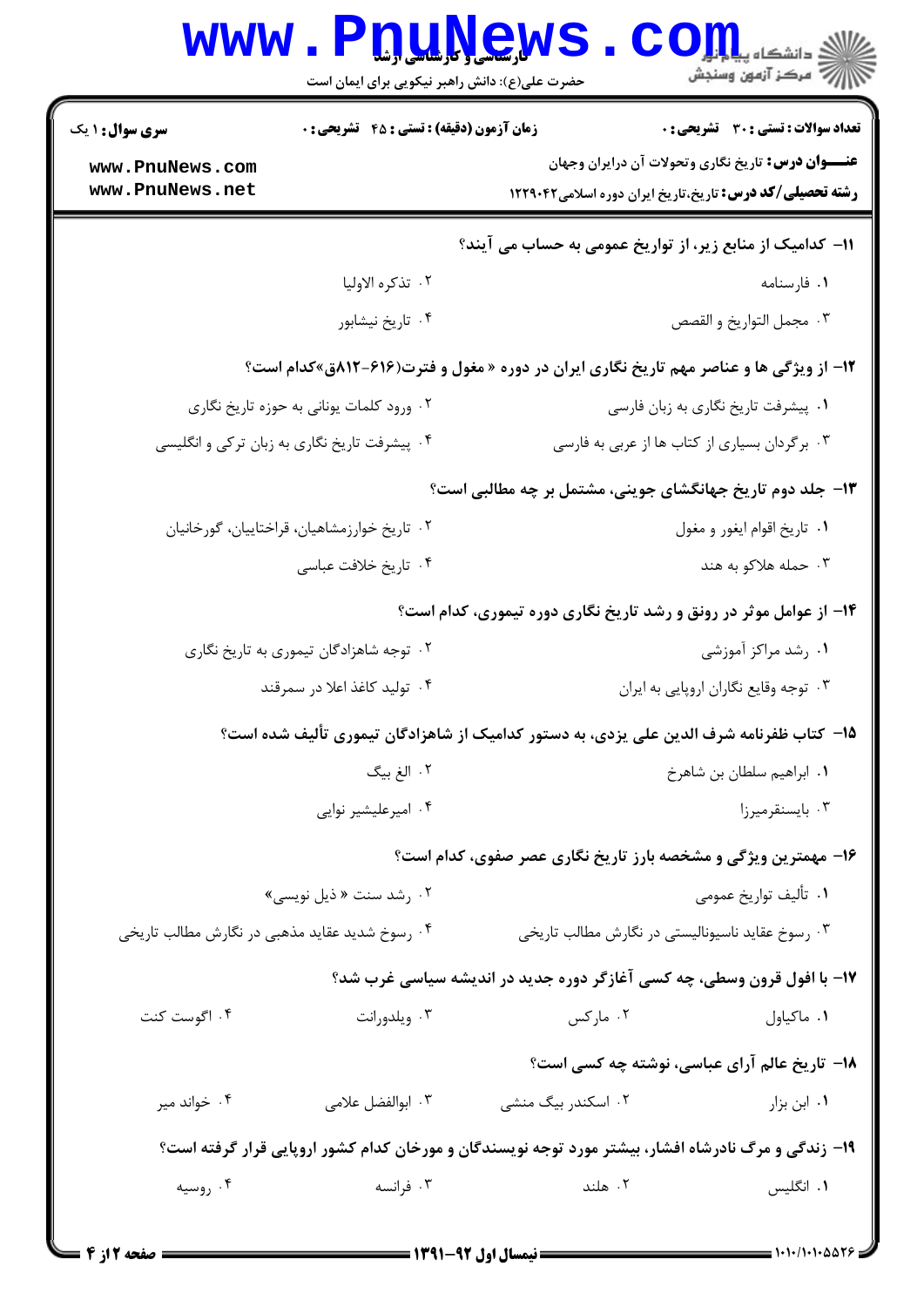|                                    | حضرت علی(ع): دانش راهبر نیکویی برای ایمان است                                                        |                                                                              | رِ ۖ مرڪز آزمون وسنڊش                                                                                                        |
|------------------------------------|------------------------------------------------------------------------------------------------------|------------------------------------------------------------------------------|------------------------------------------------------------------------------------------------------------------------------|
| <b>سری سوال : ۱ یک</b>             | <b>زمان آزمون (دقیقه) : تستی : 45 تشریحی : 0</b>                                                     |                                                                              | تعداد سوالات : تستى : 30 ٪ تشريحي : 0                                                                                        |
| www.PnuNews.com<br>www.PnuNews.net |                                                                                                      |                                                                              | <b>عنـــوان درس:</b> تاریخ نگاری وتحولات آن درایران وجهان<br><b>رشته تحصیلی/کد درس:</b> تاریخ،تاریخ ایران دوره اسلامی۱۲۲۹۰۴۲ |
|                                    |                                                                                                      | <b>۲۰</b> - کدامیک از موارد زیر، از وجوه اهمیت عالم آراء نادری محسوب می شود؟ |                                                                                                                              |
|                                    | ۰۲ ترسیم دقیق وضعیت تجارت دریایی                                                                     | ۰۱ اطلاعات کم نظیر درباره ایلات و عشایر                                      |                                                                                                                              |
|                                    | ۰۴ بیان تشکیلات اصناف و بازاریان تبریز                                                               | ۰۳ بیان مفصل جنگ نادر با پرتغالی ها                                          |                                                                                                                              |
|                                    | <b>۲۱</b> - تأثیر پذیری از جریان ناسیونالیستی و مارکسیستی، از ویژگی های تاریخ نگاری کدام دوره است؟   |                                                                              |                                                                                                                              |
| ۰۴ افشاریه                         | ۰۳ زندیه                                                                                             | ۰۲ پهلوی دوم                                                                 | ٠١. قاجاريه                                                                                                                  |
|                                    |                                                                                                      | ۲۲- کدامیک از آثار زیر، از تواریخ دوره صدر قاجاریه به حساب می آیند؟          |                                                                                                                              |
| ۰۲ تاریخ بیداری ایرانیان           |                                                                                                      | ۰۱ مآثرالسلطانيه                                                             |                                                                                                                              |
|                                    | ۰۴ تاريخ بيست ساله ايران                                                                             |                                                                              | ۰۳ تاریخ احزاب سیاسی                                                                                                         |
|                                    |                                                                                                      |                                                                              | <b>۲۳</b> - ایام العرب، شامل چه مطالبی می باشد؟                                                                              |
|                                    |                                                                                                      | ۰۱ شرح جنگ های میان قبایل عرب و تفاخر آنان بر یکدیگر                         |                                                                                                                              |
|                                    |                                                                                                      | ۰۲ مجموعه ای از افسانه ها و اساطیر اعراب در دوره بعد از اسلام                |                                                                                                                              |
|                                    |                                                                                                      |                                                                              | ۰۳ قصه های تاریخی اعراب مقیم مصر                                                                                             |
|                                    |                                                                                                      |                                                                              | ۰۴ فتوحات اعراب در ایران و هند                                                                                               |
|                                    | <b>34</b> - منشا اصلی و حقیقی تاریخ نگاری اسلامی و نیرومندترین عامل الهام بخش مورخان، کدام بوده است؟ |                                                                              |                                                                                                                              |
| ۰۴ تورات و انجيل                   | ۰۳ انساب                                                                                             | ۰۲ اسلام                                                                     | ٠١. ايام العرب                                                                                                               |
|                                    |                                                                                                      | <b>۲۵- ابن اسحاق، کتاب « سیره» خود را به چه کسی تقدیم کرد؟</b>               |                                                                                                                              |
| ۰۴ هارون الرشيد                    | ۰۳ عبدالملک بن مروان                                                                                 | ۰۲ معاویه                                                                    | ۰۱ منصور دوانیقی                                                                                                             |
|                                    |                                                                                                      | ۲۶- اولین اثر جامع درباره تفسیر قرآن، توسط چه کسی به وجود آمده است؟          |                                                                                                                              |
|                                    | ۰۲ ضراربن عمرو                                                                                       |                                                                              | ۰۱ وهب بن منبه                                                                                                               |
|                                    | ۰۴ ابوعبیده معمره ابن مثنی                                                                           |                                                                              | ۰۳ عبدالله بن عثمان                                                                                                          |
|                                    |                                                                                                      | <b>۲۷- «خدای نامه ها»ی ایرانی، با چه عنوانی به زبان عربی ترجمه می شدند؟</b>  |                                                                                                                              |
| ۰۴ سیرالملوک                       | ۰۳ سیاست نامه                                                                                        | ۰۲ سرگذشت نامه                                                               | ۰۱ الهی نامه                                                                                                                 |